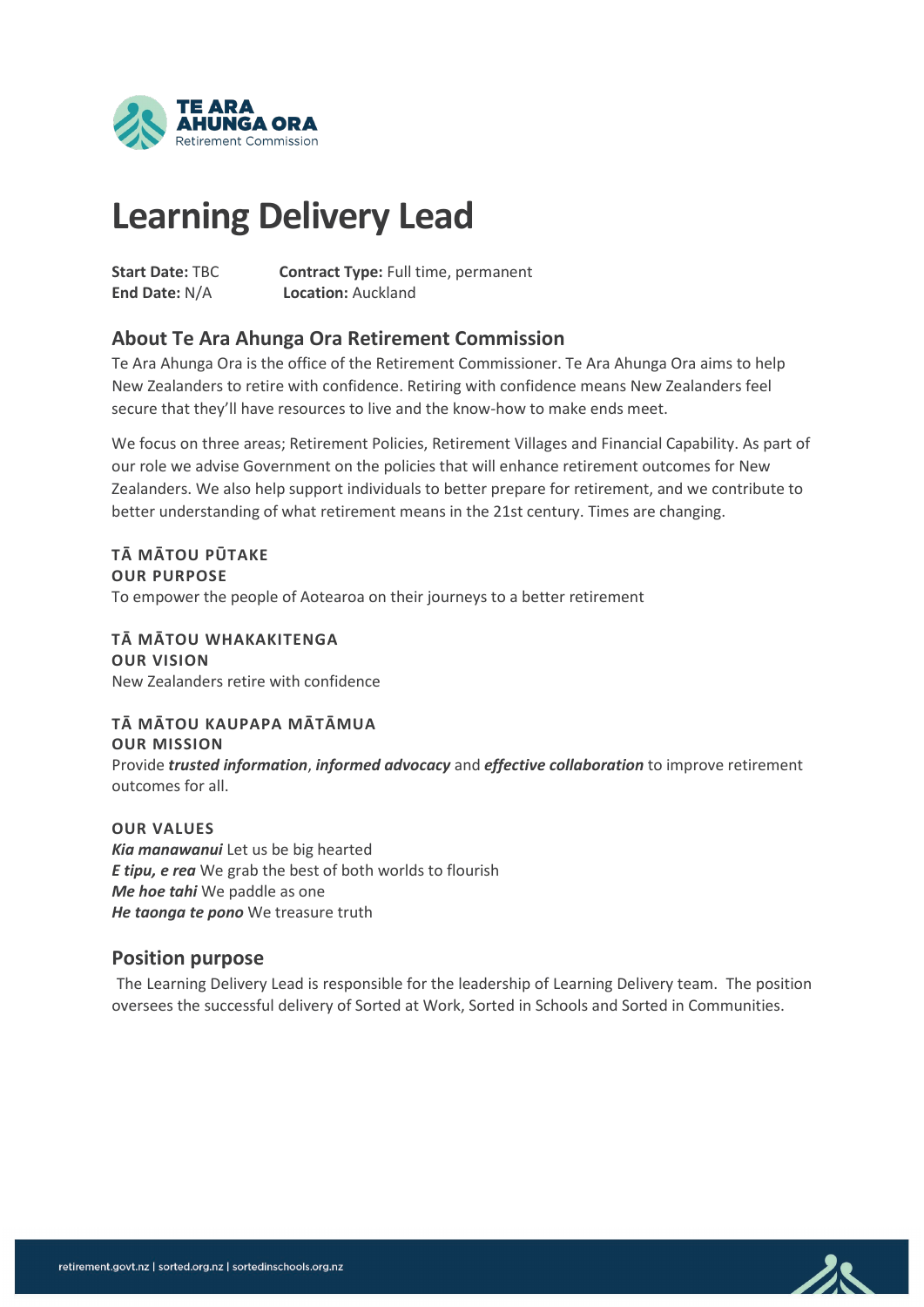# **Key aspects of the role include**

- Owns the successful delivery in market for Sorted at Work, Sorted in Schools and Sorted in Communities
- Develops and implements a delivery plan resulting in achieving target measures for Sorted at Work, Sorted in Schools and Sorted in Communities learning products
- Leads best practice delivery and continuous improvement
- Ownership of delivery performance results
- Oversees external supplier and partner contract negotiation, management and briefs
- Oversees team delivery projects to ensure they are delivered within agreed cost, time and scope
- Ensures effective internal and external relationships are in place to support success
- Planning and reporting for the Director, Financial Capability

#### **Working relationships**

| <b>Reports to:</b>             | Director, Financial Capability                                            |
|--------------------------------|---------------------------------------------------------------------------|
| Member of:                     | <b>Financial Capability Team</b>                                          |
| <b>Direct reports:</b>         |                                                                           |
| <b>External relationships:</b> | Works closely with external partners, suppliers and contractors to ensure |
|                                | effective programme delivery.                                             |
| <b>Internal relationships:</b> | Works closely with Learning Development, Marketing, Communications and    |
|                                | Digital teams                                                             |

#### **Responsibilities and Accountabilities**

| Lead with direct reports                                     |                                                                         |  |
|--------------------------------------------------------------|-------------------------------------------------------------------------|--|
| <b>Navigating for the Future</b>                             |                                                                         |  |
| Leading with                                                 | Lead and communicate in a clear, persuasive, and impactful way; to      |  |
| influence                                                    | convince team members to embrace change and take action.                |  |
|                                                              |                                                                         |  |
| <b>Engaging Others</b>                                       | Connect with and inspire others to build a highly motivated and engaged |  |
|                                                              | team                                                                    |  |
| <b>Engaging with</b>                                         | Focus on positive relationships and building consensus - whether        |  |
| stakeholders                                                 | working with industry, government agencies, community groups, or        |  |
|                                                              | NGO <sub>s</sub> .                                                      |  |
| <b>Identifying and developing talent</b>                     |                                                                         |  |
| <b>Enhancing people</b>                                      | Manage people performance and bring out the best in team members to     |  |
| performance                                                  | deliver high quality results                                            |  |
|                                                              |                                                                         |  |
| <b>Developing talent</b>                                     | Build team capability through coaching and provision of development     |  |
|                                                              | opportunities                                                           |  |
| <b>Enhancing team</b>                                        | Build a cohesive and high performing team                               |  |
| performance                                                  |                                                                         |  |
|                                                              |                                                                         |  |
| Stewardship – of people, functions, organisation and systems |                                                                         |  |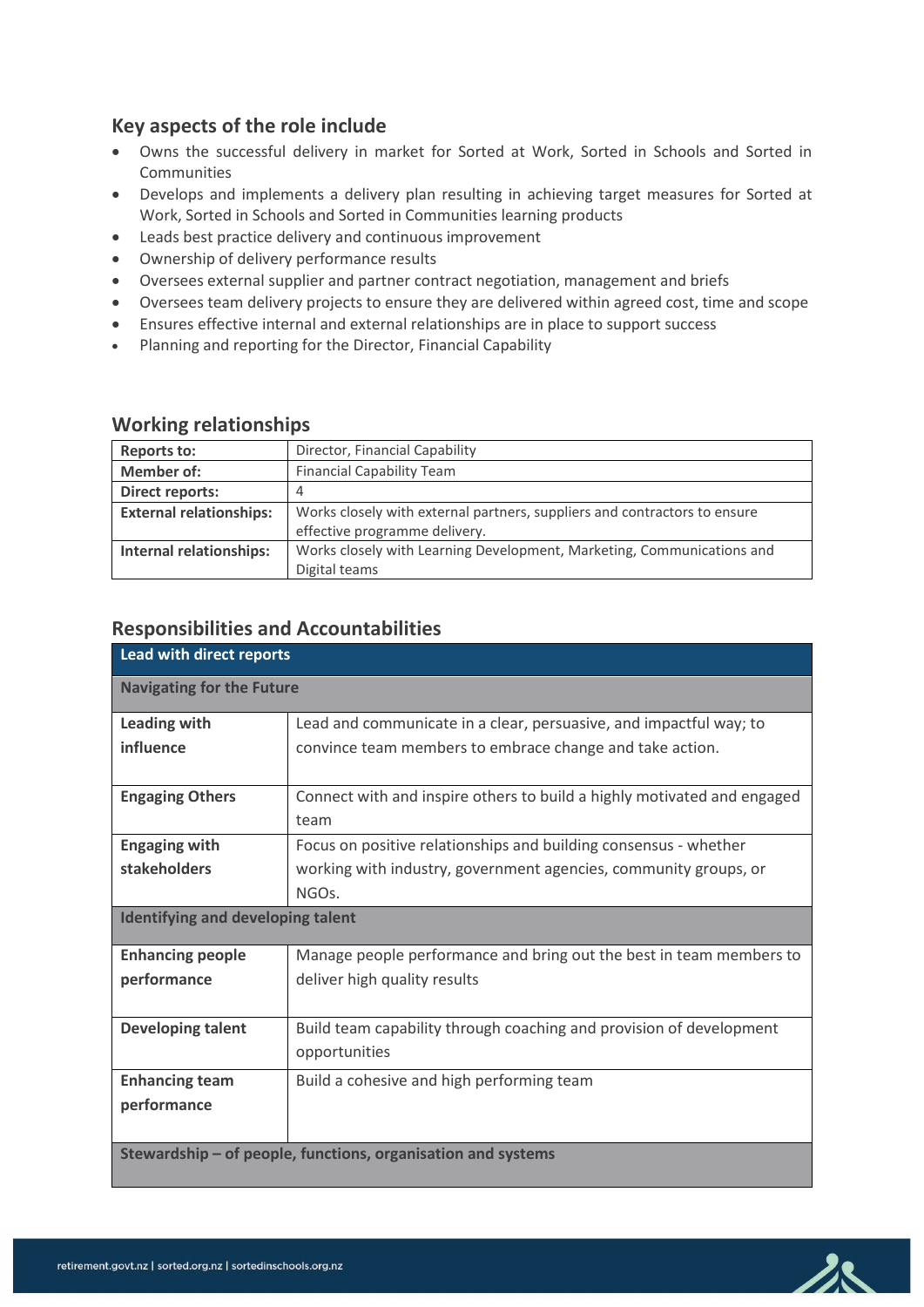| <b>Enhancing</b>                         | Drive innovation and continuous improvement within remit                |  |
|------------------------------------------|-------------------------------------------------------------------------|--|
| organisational                           |                                                                         |  |
| performance                              |                                                                         |  |
|                                          |                                                                         |  |
| <b>Enhancing system</b>                  | Work to identify and implement improvements to team systems and         |  |
| performance                              | processes                                                               |  |
|                                          |                                                                         |  |
| Making it happen with and through others |                                                                         |  |
|                                          |                                                                         |  |
| <b>Managing work</b>                     | Plan, prioritise, and organise work to deliver on short and long-term   |  |
| priorities                               | team objectives                                                         |  |
|                                          |                                                                         |  |
| <b>Achieving through</b>                 | Effectively delegate and maintain oversight of work responsibilities of |  |
| others                                   | team members                                                            |  |
|                                          |                                                                         |  |
| <b>Flexibility</b>                       | Take a creative approach; work cheerfully within and across teams to    |  |
|                                          | tackle different activities to improve outputs and help other team      |  |
|                                          | members                                                                 |  |
|                                          |                                                                         |  |

# **Specific Position Responsibilities**

| <b>Pillar</b>                                          | <b>Responsibilities</b>                                                                                                                                                                                                                                                                                                                                                                                                                                                                                                                                                                                                                                                                |  |
|--------------------------------------------------------|----------------------------------------------------------------------------------------------------------------------------------------------------------------------------------------------------------------------------------------------------------------------------------------------------------------------------------------------------------------------------------------------------------------------------------------------------------------------------------------------------------------------------------------------------------------------------------------------------------------------------------------------------------------------------------------|--|
| <b>Trusted Information</b><br><b>Informed Advocacy</b> | Ownership and accountability for product delivery of Sorted<br>$\bullet$<br>learning products including Sorted in Schools, Sorted at Work and<br><b>Sorted Communities</b><br>Leads and continuously improves product delivery for Sorted<br>$\bullet$<br>learning products<br>Monitors innovation in delivery models to integrate into Sorted<br>$\bullet$<br>learning products<br>Partners with the Learning Development team to develop,<br>$\bullet$<br>maintain and continuously improve Sorted learning products<br>Oversees the quality assurance of delivery partners and facilitators<br>$\bullet$<br>Effectively advocate for the need for trusted, independent<br>$\bullet$ |  |
|                                                        | financial capability information and education                                                                                                                                                                                                                                                                                                                                                                                                                                                                                                                                                                                                                                         |  |
| <b>Effective Collaboration</b><br>(external)           | Works strategically and collaboratively to grow usage of Sorted<br>$\bullet$<br>learning products<br>Oversees external supplier and partner contract negotiation,<br>$\bullet$<br>management and briefs<br>Ensures effective external relationships are in place to support<br>$\bullet$                                                                                                                                                                                                                                                                                                                                                                                               |  |
|                                                        | success of the Sorted learning products                                                                                                                                                                                                                                                                                                                                                                                                                                                                                                                                                                                                                                                |  |

 $28$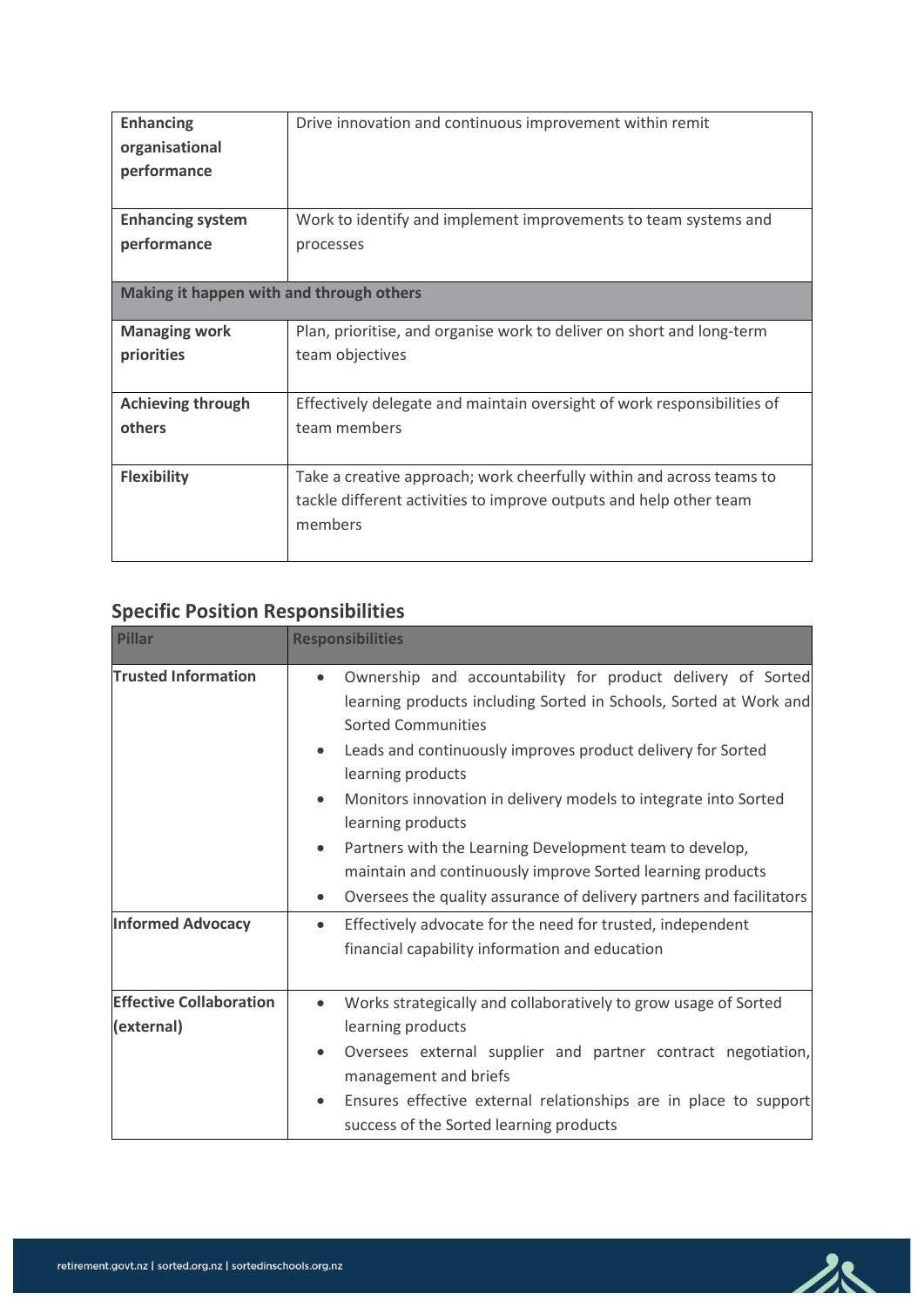|                                                        | $\bullet$              | Ensures team member presence at relevant conferences, events                                                                                                                                                                                                                                                                                                                                                                                                                                                                                                                                                                                                                                                                                                                                                                                                                        |
|--------------------------------------------------------|------------------------|-------------------------------------------------------------------------------------------------------------------------------------------------------------------------------------------------------------------------------------------------------------------------------------------------------------------------------------------------------------------------------------------------------------------------------------------------------------------------------------------------------------------------------------------------------------------------------------------------------------------------------------------------------------------------------------------------------------------------------------------------------------------------------------------------------------------------------------------------------------------------------------|
|                                                        |                        | and meetings to support network development and raise the                                                                                                                                                                                                                                                                                                                                                                                                                                                                                                                                                                                                                                                                                                                                                                                                                           |
|                                                        |                        | profile of Sorted learning products                                                                                                                                                                                                                                                                                                                                                                                                                                                                                                                                                                                                                                                                                                                                                                                                                                                 |
| <b>Effective Collaboration</b><br>(internal)           | $\bullet$              | Demonstrates a commitment to and respect for the Treaty of<br>Waitangi and incorporate this into every aspect of work<br>Acknowledges other team members' skills, experience, knowledge,<br>creativity, and contributions<br>Facilitates open communication and listens to feedback and<br>input from other team members<br>Works cooperatively within team and across functions to deliver<br>Te Ara Ahunga Ora outcomes and joint projects<br>Communicates respectfully and constructively to all team<br>members<br>Actively participates in team and organisation wide meetings and<br>events<br>Identifies improvement opportunities and collaboratively develops<br>and implements solutions, seeking others' ideas and suggestions<br>Willing to openly share information and help team members in<br>need<br>Understands diversity - cultural differences, gender, multiple |
| <b>Other</b>                                           | $\bullet$              | viewpoints, special interest groups and age differences<br>Develops and implements a delivery plan resulting in achieving<br>targeted measures of Sorted learning products                                                                                                                                                                                                                                                                                                                                                                                                                                                                                                                                                                                                                                                                                                          |
|                                                        | $\bullet$<br>$\bullet$ | Develops sound business cases for delivery investment, working<br>with relevant team members<br>Completes planning and reporting for the Director, Financial<br>Capability as and when required                                                                                                                                                                                                                                                                                                                                                                                                                                                                                                                                                                                                                                                                                     |
|                                                        |                        | Monitors budget and cost centre management for Sorted learning<br>delivery                                                                                                                                                                                                                                                                                                                                                                                                                                                                                                                                                                                                                                                                                                                                                                                                          |
|                                                        |                        | Utilises robust evaluation, data and insights to drive innovation of<br>Sorted learning delivery                                                                                                                                                                                                                                                                                                                                                                                                                                                                                                                                                                                                                                                                                                                                                                                    |
|                                                        | $\bullet$              | Oversees project reporting and planning to ensure projects are<br>delivered within, agreed cost, time and scope                                                                                                                                                                                                                                                                                                                                                                                                                                                                                                                                                                                                                                                                                                                                                                     |
|                                                        | $\bullet$              | Develops, monitors and continuously improves the high-level goals<br>for Sorted learning delivery to ensure maximum reach and impact                                                                                                                                                                                                                                                                                                                                                                                                                                                                                                                                                                                                                                                                                                                                                |
| Safety, Health and<br><b>Wellbeing (all positions)</b> | $\bullet$              | Te Ara Ahunga Ora is 100% COVID-19 vaccinated workplace -<br>when joining our organisation, there is an expectation that<br>employees will be vaccinated.                                                                                                                                                                                                                                                                                                                                                                                                                                                                                                                                                                                                                                                                                                                           |
|                                                        |                        | Take reasonable care of own health and safety and ensure that<br>actions don't cause harm to yourself or others<br>Comply with any reasonable instructions, policies or procedures on<br>how to work in a safe and healthy way                                                                                                                                                                                                                                                                                                                                                                                                                                                                                                                                                                                                                                                      |

 $28$